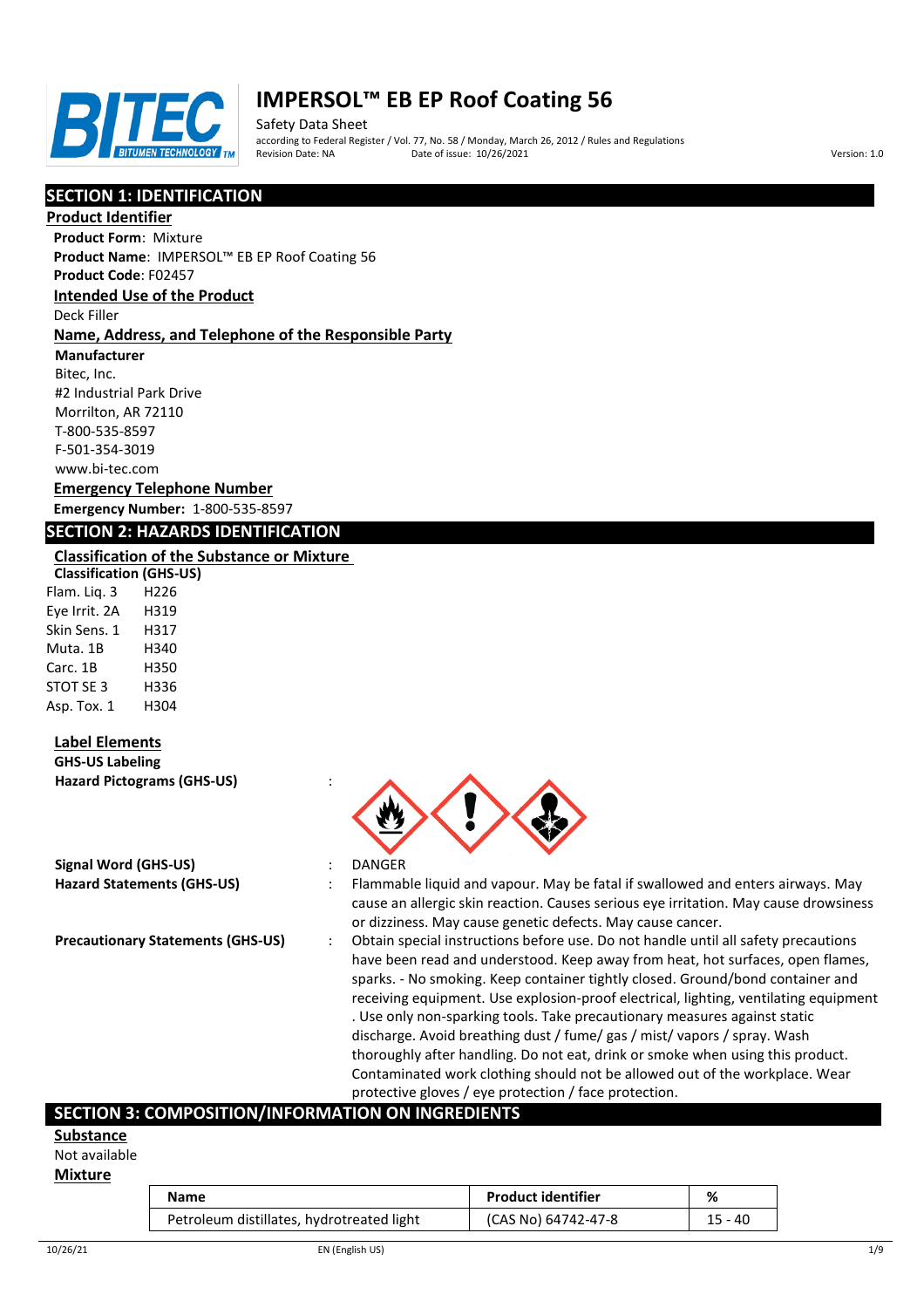#### Safety Data Sheet

According to Federal Register/Vol. 77, No. 58/Monday, March 26, 2012/Rules and Regulations

| <b>Name</b>                                                            | <b>Product identifier</b> | %         |
|------------------------------------------------------------------------|---------------------------|-----------|
| Solvent naphtha, petroleum, light aromatic                             | (CAS No) 64742-95-6       | $10 - 25$ |
| Titanium dioxide                                                       | (CAS No) 13463-67-7       | $10 - 30$ |
| Benzene, 1,2,4-trimethyl-                                              | (CAS No) 95-63-6          | $3 - 7$   |
| Nonane                                                                 | (CAS No) 111-84-2         | $1 - 5$   |
| Ceramic microspheres                                                   | (CAS No) 66402-68-4       | $5 - 10$  |
| Bis(1,2,2,6,6-pentamethyl-4-piperidyl)<br>sebacate                     | (CAS No) 41556-26-7       | $0.1 - 1$ |
| Decanedioic acid, methyl 1,2,2,6,6-<br>pentamethyl-4-piperidinyl ester | (CAS No) 82919-37-7       | $0.1 - 1$ |

## **SECTION 4: FIRST AID MEASURES**

### **Description of First Aid Measures**

**First-aid Measures General**: If exposed or concerned, get medical attention/advice. Show this safety data sheet to the doctor in attendance. Wash contaminated clothing before re-use. Never give anything to an unconscious person.

**First-aid Measures After Inhalation**: Remove to fresh air and keep at rest in a position comfortable for breathing. Get medical attention. If breathing is difficult, supply oxygen. If breathing has stopped, give artificial respiration.

**First-aid Measures After Skin Contact**: Remove affected clothing and wash all exposed skin with water for at least 15 minutes. Get medical attention immediately.

**First-aid Measures After Eye Contact**: Immediately flush with plenty of water for at least 15 minutes. Remove contact lenses if present and easy to do so. Get medical attention immediately. Continue rinsing.

**First-aid Measures After Ingestion**: rinse mouth thoroughly. Do not induce vomiting without advice from poison control center or medical professional. Get medical attention immediately.

## **SECTION 5: FIRE-FIGHTING MEASURES**

#### **Extinguishing Media**

**Suitable Extinguishing Media:** Use extinguishing measures that are appropriate to local circumstances and the surrounding environment.

**Unsuitable Extinguishing Media:** Do not use a heavy water stream.

## **Special Hazards Arising from the Substance or Mixture**

**Fire Hazard:** Product is flammable

**Explosion Hazard:** Product is not explosive.

**Reactivity:** Hazardous reactions will not occur under normal conditions.

### **Advice for Firefighters**

Use water spray or fog for cooling exposed containers. Exercise caution when fighting any chemical fire. Do not dispose of firefighting water in the environment. Vapors are heavier than air and may travel long distances along the ground to an ignition source and flash back.

**Firefighting Instructions:** Exercise caution when fighting any chemical fire.

**Protection During Firefighting:** Do not enter fire area without proper protective equipment, including respiratory protection. Hazardous Combustion Products: Carbon oxides (CO, CO<sub>2</sub>).

### **Reference to Other Sections**

Refer to section 9 for flammability properties.

## **SECTION 6: ACCIDENTAL RELEASE MEASURES**

### **Personal Precautions, Protective Equipment and Emergency Procedures**

**General Measures**: handle in accordance with good industrial hygiene and safety practice. Remove ignition sources.

**For Non-emergency Personnel**

**Protective Equipment:** Use appropriate personal protection equipment (PPE).

**Emergency Procedures:** Evacuate unnecessary personnel.

**For Emergency Responders**

**Protective Equipment:** Equip cleanup crew with proper protection.

**Emergency Procedures:** Ventilate area.

## **Environmental Precautions**

Prevent entry to sewers and public waters.

## **Methods and Material for Containment and Cleaning Up**

**For Containment:** Contain with dikes or absorbents to prevent migration and entry into sewers or streams. Absorb and/or contain spill with inert material.

**Methods for Cleaning Up:** Clear up spills immediately and dispose of waste safely.

# **Reference to Other Sections**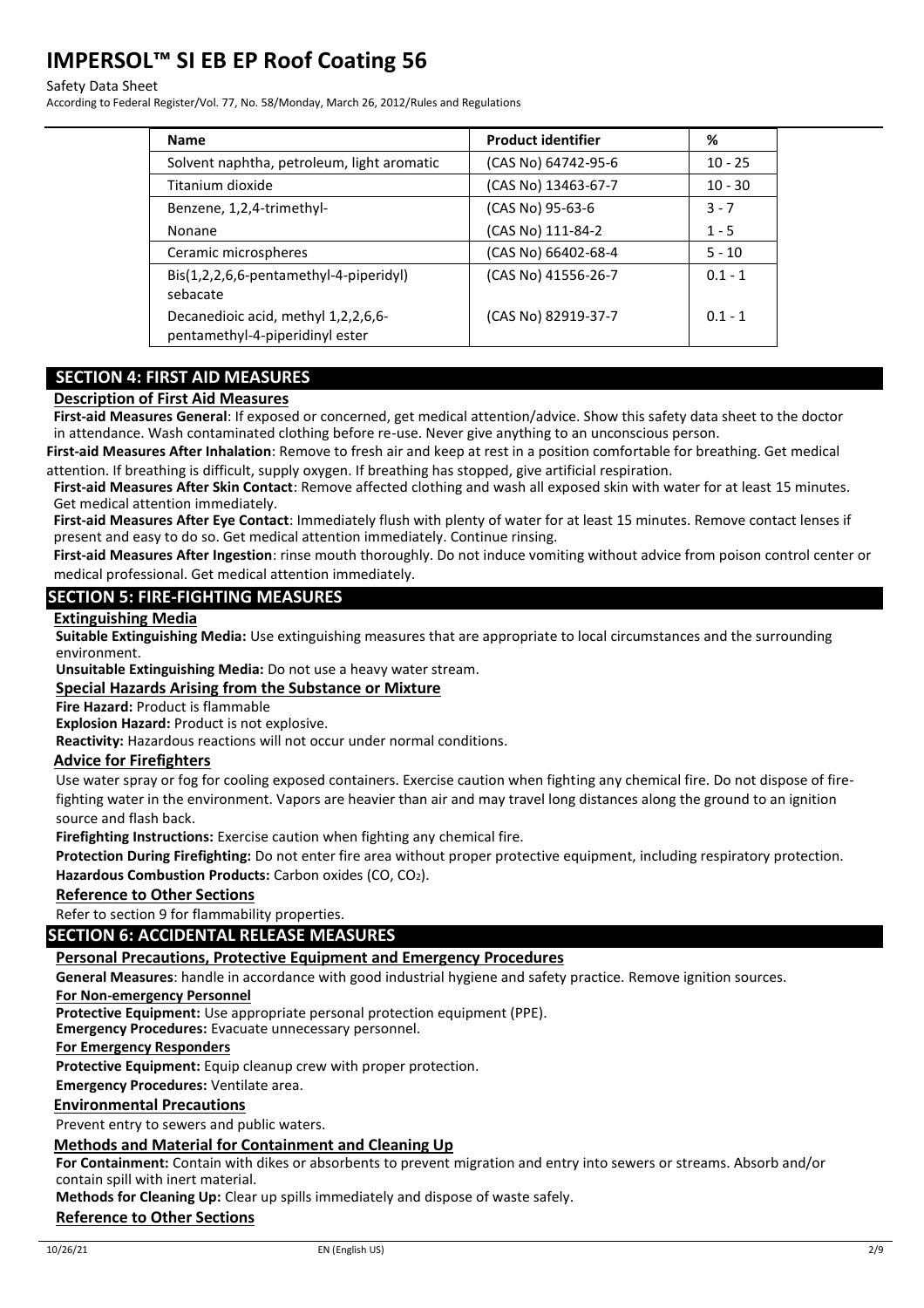#### Safety Data Sheet

According to Federal Register/Vol. 77, No. 58/Monday, March 26, 2012/Rules and Regulations

#### See Heading 8, Exposure Controls and Personal Protection.

### **SECTION 7: HANDLING AND STORAGE**

### **Precautions for Safe Handling**

**Hygiene Measures:** Wash hands and other exposed areas with mild soap and water before eating, drinking or smoking and when leaving work. Do not handle until all safety precautions have been read and understood. Handle in accordance with good industrial hygiene and safety procedures. Keep container closed when not in use. Keep away from heat, hot surfaces, sparks, open flames and other ignition sources. No smoking

### **Conditions for Safe Storage, Including Any Incompatibilities**

**Storage Conditions:** Store in dry, well-ventilated area. Keep container closed when not in use. Keep away from heat, hot surfaces, sparks, open flames and other ignition sources. No smoking.

**Incompatible Materials:** No known incompatibles for this product.

**Storage Area:** Store locked up. Store in a well-ventilated place. Keep cool.

**Special Rules on Packaging:** Keep only in original container.

## **SECTION 8: EXPOSURE CONTROLS/PERSONAL PROTECTION**

### **Control Parameters**

| Petroleum distillates, hydrotreated light (64742-47-8) |                      |  |
|--------------------------------------------------------|----------------------|--|
| Remark (ACGIH)                                         | OELs not established |  |
| Remark (OSHA)                                          | OELs not established |  |

| Nonane (111-84-2)                   |                                                                                |
|-------------------------------------|--------------------------------------------------------------------------------|
| ACGIH TWA (ppm)                     | 200                                                                            |
| Remark (ACGIH)                      | Threshold Limit Values (TLV Basis) Critical<br><b>Effects - CNS Impairment</b> |
| OSHA PEL (TWA) (mg/m <sup>3</sup> ) | 1050                                                                           |
| OSHA PEL (TWA) (ppm)                | 200                                                                            |

| Solvent naphtha, petroleum, light aromatic (64742-95-6) |                      |
|---------------------------------------------------------|----------------------|
| Remark (ACGIH)                                          | OELs not established |
| Remark (OSHA)                                           | OELs not established |

| Silica: Crystalline, quartz (14808-60-7) |                                                                      |
|------------------------------------------|----------------------------------------------------------------------|
| ACGIH TWA $(mg/m3)$                      | 0.025 (respirable fraction)                                          |
| OSHA PEL (TWA) (mg/m <sup>3</sup> )      | (30)/(%SiO2 + 2) total dust; (10)/(%SiO2 +<br>2) respirable fraction |
| OSHA PEL (TWA) (ppm)                     | $(250)/(%SiO2 + 5)$ respirable fraction                              |

| Titanium dioxide (13463-67-7)       |               |
|-------------------------------------|---------------|
| ACGIH TWA $(mg/m3)$                 |               |
| OSHA PEL (TWA) (mg/m <sup>3</sup> ) | 15 total dust |

| Ceramic materials and wares, chemicals (66402-68-4) |                      |
|-----------------------------------------------------|----------------------|
| Remark (ACGIH)                                      | OELs not established |
| Remark (OSHA)                                       | OELs not established |

| Benzene, 1,2,4-trimethyl- (95-63-6) |                      |
|-------------------------------------|----------------------|
| Remark (ACGIH)                      | OELs not established |
| Remark (OSHA)                       | OELs not established |

| Bis(1,2,2,6,6-pentamethyl-4-piperidyl) sebacate (41556-26-7) |                      |  |
|--------------------------------------------------------------|----------------------|--|
| Remark (ACGIH)                                               | OELs not established |  |
| Remark (OSHA)                                                | OELs not established |  |

| Decanedioic acid, methyl 1,2,2,6,6-pentamethyl-4-piperidinyl ester (82919-37-7) |                      |  |
|---------------------------------------------------------------------------------|----------------------|--|
| Remark (ACGIH)                                                                  | OELs not established |  |
| Remark (OSHA)                                                                   | OELs not established |  |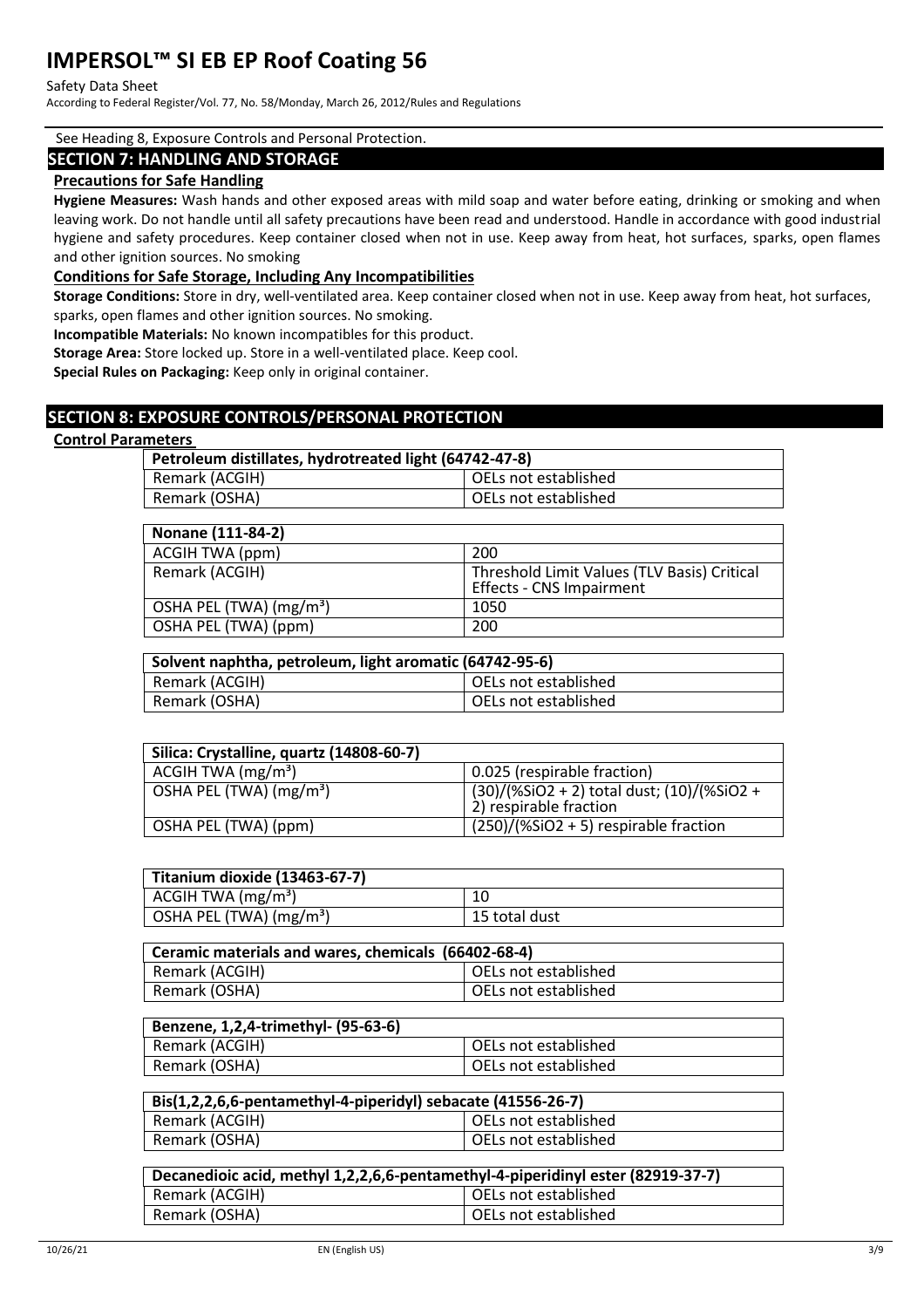Safety Data Sheet

According to Federal Register/Vol. 77, No. 58/Monday, March 26, 2012/Rules and Regulations

### **Exposure Controls**

**Appropriate Engineering Controls:** Provide adequate ventilation. Where reasonably practicable this should be achieved by the use of local exhaust ventilation and good general extraction. If these are not sufficient to maintain concentrations of particulates and any vapor below occupational exposure limits suitable respiratory protection must be worn.

**Personal Protective Equipment:** Gloves. Protective goggles. Wear chemically impervious apron over labcoat and full coverage clothing. Insufficient ventilation: wear respiratory protection

**Hand Protection:** Use gloves chemically resistant to this material when prolonged or repeated contact could occur. Gloves should be classified under Standard EN 374 or ASTM F1296. Suggested glove materials are: Neoprene, Nitrile/butadiene rubber, Polyethylene, Ethyl vinyl alcohol laminate, PVC or vinyl. Suitable gloves for this specific application can be recommended by the glove supplier. Change contaminated gloves immediately.

**Eye Protection:** Wear eye protection, including chemical splash goggles and a face shield when possibility exists for eye contact due to spraying liquid or airborne particles.

**Skin and Body Protection:** Wear long sleeves, and chemically impervious PPE/coveralls to minimize bodily exposure **Respiratory Protection:** Wear a NIOSH-approved (or equivalent) full-facepiece airline respirator in the positive pressure mode with emergency escape provisions. In case of inadequate ventilation or risk of inhalation of vapors, use suitable respiratory equipment with gas filter (type A2). Use a positive-pressure

air-supplied respirator if there is any potential for an uncontrolled release, exposure levels are not known, or any other circumstances where air-purifying respirators may not provide adequate protection.

**Environmental Exposure Controls:** Do not allow the product to be released into the environment. **Consumer Exposure Controls:** Do not eat, drink, or smoke during use.

## **SECTION 9: PHYSICAL AND CHEMICAL PROPERTIES**

**Information on Basic Physical and Chemical Properties** 

| Appearance                                         | Liquid                 |
|----------------------------------------------------|------------------------|
| Odor                                               | Slight hydrocarbon     |
| <b>Odor threshold</b>                              | Not determined         |
| рH                                                 | Not available          |
| <b>Melting point / freezing point</b>              | Not determined         |
| Initial boiling point and boiling range            | 154-178 °C             |
| <b>Flash Point</b>                                 | 38-39.4 °C             |
| Evaporation rate (Ether = $1$ )                    | Greater than 1         |
| <b>Flammability (solid, gas)</b>                   | Not applicable         |
| Upper/lower flammability or explosive limits       | Not applicable         |
| Vapor pressure (Pa)                                | 2 mm Hg at 20°C (68°F) |
|                                                    |                        |
| <b>Vapor Density</b>                               | Heavier than air       |
| <b>Specific Gravity</b>                            | 1.07                   |
|                                                    |                        |
| <b>Solubility in Water</b>                         | Negligible             |
| Partition coefficient n-octonal/water<br>$($ Log : | Not Measured           |
| Know)<br><b>Auto-ignition temperature</b>          | Not available          |
|                                                    |                        |
| <b>Decomposition temperature</b>                   | Not available          |
| <b>Viscosity (cSt)</b>                             | No data available      |
|                                                    |                        |
| <b>VOC Content</b>                                 | 485 g/liter            |

## **SECTION 10: STABILITY AND REACTIVITY**

**Reactivity:** Flammable liquid and vapour.

**Chemical Stability:** Stable under normal circumstances.

**Possibility of Hazardous Reactions:** No data available**.**

**Conditions to Avoid:** No flames, no sparks. Eliminate all sources of ignition. Heat. Prevent vapor accumulation.

**Incompatible Materials:** Strong acids. Strong alkalis. Oxidizing agents.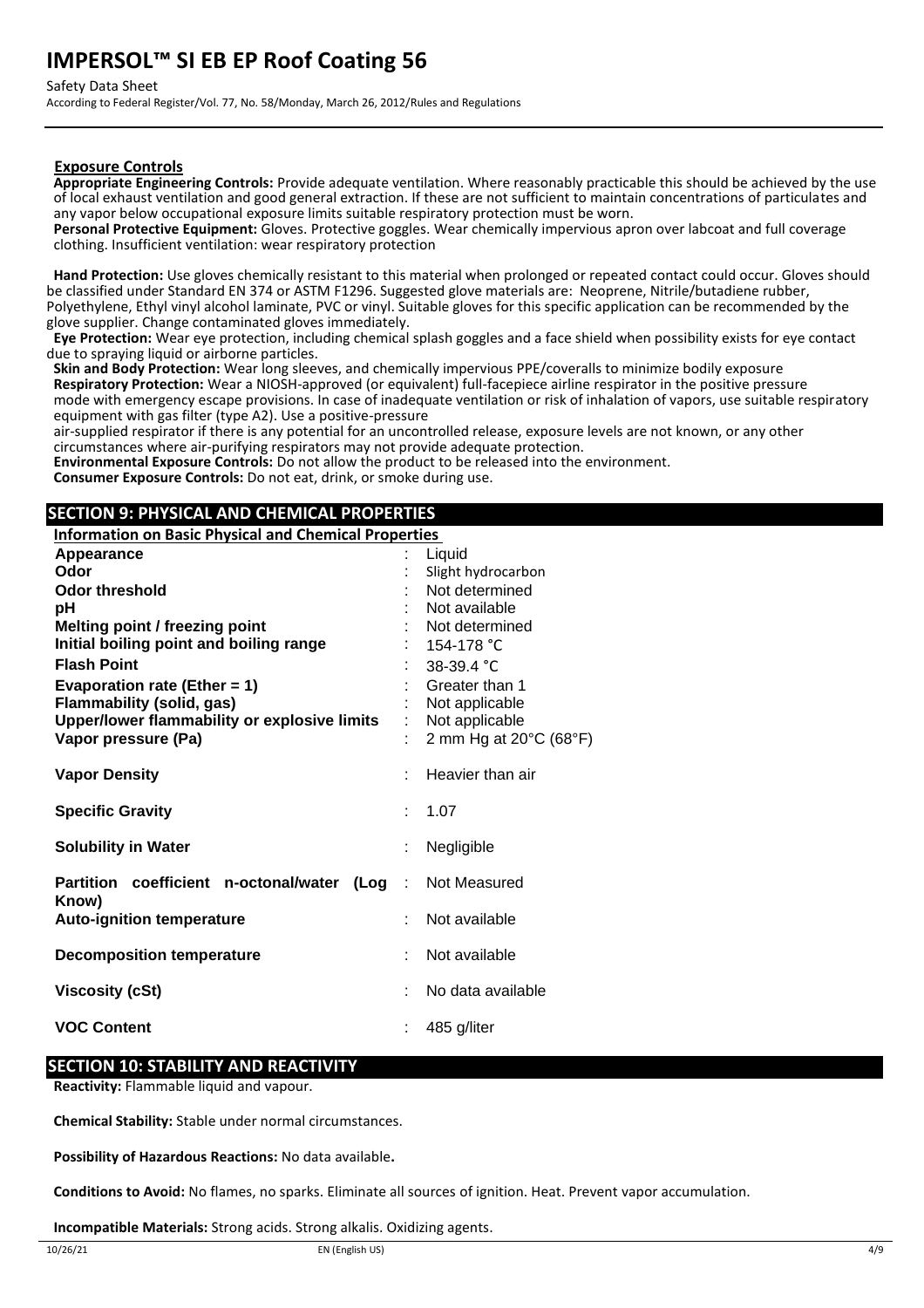Safety Data Sheet

According to Federal Register/Vol. 77, No. 58/Monday, March 26, 2012/Rules and Regulations

## **Hazardous Decomposition Products:** No data available **SECTION 11: TOXICOLOGICAL INFORMATION**

### **11.1. Information on toxicological effects**

| <b>Acute toxicity</b> | : Not classified |
|-----------------------|------------------|
|-----------------------|------------------|

| Petroleum distillates, hydrotreated light (64742-47-8) |               |  |  |
|--------------------------------------------------------|---------------|--|--|
| LD50 oral rat                                          | > 5000 mg/kg  |  |  |
| LD50 dermal rabbit                                     | > 2000 mg/kg  |  |  |
| LC50 inhalation rat (mg/l)                             | > 5.2 mg/l/4h |  |  |
|                                                        |               |  |  |

|  | Nonane (111-84-2) |
|--|-------------------|
|--|-------------------|

| ן ב-2014 בווסווטוו        |             |  |  |
|---------------------------|-------------|--|--|
| LC50 inhalation rat (ppm) | 3200 ppm/4h |  |  |
|                           |             |  |  |

## **Solvent naphtha, petroleum, light aromatic (64742-95-6)**

| LD50 dermal rabbit        | 2000 mg/kg  |
|---------------------------|-------------|
| LC50 inhalation rat (ppm) | 3400 ppm/4h |
|                           |             |

| Titanium dioxide (13463-67-7) |             |  |
|-------------------------------|-------------|--|
| LD50 oral rat                 | 10000 mg/kg |  |

| Benzene, 1,2,4-trimethyl- (95-63-6)                          |                                        |  |  |
|--------------------------------------------------------------|----------------------------------------|--|--|
| LD50 oral rat                                                | 3280 mg/kg                             |  |  |
| LD50 dermal rabbit                                           | $>$ 3160 mg/kg                         |  |  |
| ATE CLP (gases)                                              | 4500.000 ppmv/4h                       |  |  |
| ATE CLP (vapours)                                            | 11.000 mg/l/4h                         |  |  |
| 1.500 mg/l/4h<br>ATE CLP (dust, mist)                        |                                        |  |  |
| Bis(1,2,2,6,6-pentamethyl-4-piperidyl) sebacate (41556-26-7) |                                        |  |  |
| LD50 oral rat                                                | 2615 mg/kg                             |  |  |
| Skin corrosion/irritation                                    | : Not classified                       |  |  |
| Serious eye damage/irritation                                | : Causes serious eye irritation.       |  |  |
| Respiratory or skin sensitisation                            | : May cause an allergic skin reaction. |  |  |
| <b>Germ cell mutagenicity</b>                                | : May cause genetic defects.           |  |  |
| Carcinogenicity                                              | : May cause cancer.                    |  |  |
| Silica: Crystalline, quartz (14808-60-7)                     |                                        |  |  |
| <b>IARC</b> group                                            | 1 - Carcinogenic to humans             |  |  |

| Titanium dioxide (13463-67-7)                         |                                                 |
|-------------------------------------------------------|-------------------------------------------------|
| <b>IARC</b> group                                     | 2B - Possibly carcinogenic to humans            |
|                                                       |                                                 |
| <b>Reproductive toxicity</b>                          | <b>Not classified</b><br>$\ddot{\phantom{a}}$   |
| Specific target organ toxicity (single<br>exposure)   | : May cause drowsiness or dizziness.            |
| Specific target organ toxicity (repeated<br>exposure) | : Not classified                                |
| <b>Aspiration hazard</b>                              | : May be fatal if swallowed and enters airways. |

 $\mathbf{I}$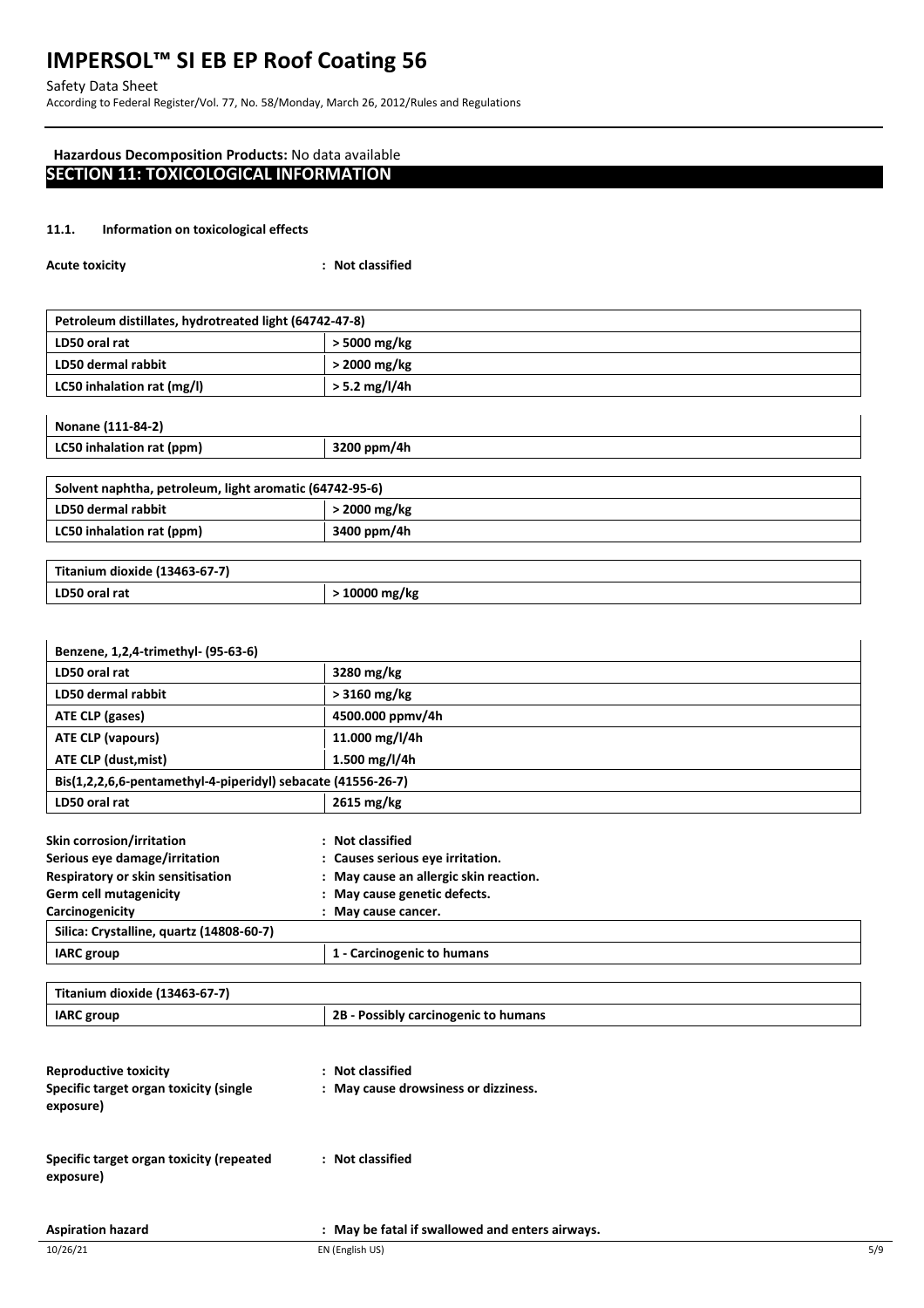#### Safety Data Sheet

According to Federal Register/Vol. 77, No. 58/Monday, March 26, 2012/Rules and Regulations

| Symptoms/injuries after inhalation   | : May cause irritation and damage to respiratory tissues. May cause drowsiness or<br>dizziness. |
|--------------------------------------|-------------------------------------------------------------------------------------------------|
| Symptoms/injuries after skin contact | : May cause an allergic skin reaction.                                                          |
| Symptoms/injuries after eye contact  | : Causes serious eye irritation.                                                                |
| Symptoms/injuries after ingestion    | : May cause gastrointestinal irritation.                                                        |
| <b>Chronic symptoms</b>              | : May cause cancer. May cause genetic defects.                                                  |

|       |                   | <b>SECTION 12: ECOLOGICAL INFORMATION</b>                                                                                   |
|-------|-------------------|-----------------------------------------------------------------------------------------------------------------------------|
| 12.1. | Toxicity          |                                                                                                                             |
|       | Ecology - general | : Aquatic toxicity rating not determined. All possible measures should be<br>taken to prevent release into the environment. |

## **12.2. Persistence and degradability**

| IMPERSOL™ SI EB EP Roof Coating 56 |                  |  |
|------------------------------------|------------------|--|
| Persistence and degradability      | Not established. |  |

## **12.3. Bioaccumulative potential**

No additional information available

### **12.4. Mobility in soil**

No additional information available

## **12.5. Other adverse effects**

An environmental hazard cannot be excluded in the event of unprofessional handling or disposal. Potentially toxic to aquatic life.

## **SECTION 13: DISPOSAL CONSIDERATIONS**

**Waste Disposal Recommendations:** Dispose of waste material in accordance with all local, regional, national, and international regulations.

## **SECTION 14: TRANSPORT INFORMATION**

**In Accordance with DOT** – UN1263 Paint (including paint, lacquer, enamel, stain, shellac solutions, varnish, polish, liquid filler, and liquid lacquer base), 3, III

**In Accordance with IMDG** – UN1263 Paint (including paint, lacquer, enamel, stain, shellac solutions, varnish, polish, liquid filler, and liquid lacquer base), 3, III

**In Accordance with IATA** – UN1263 Paint (including paint, lacquer, enamel, stain, shellac solutions, varnish, polish, liquid filler, and liquid lacquer base), 3, III

**In Accordance with TDG** – UN1263 Paint (including paint, lacquer, enamel, stain, shellac solutions, varnish, polish, liquid filler, and liquid lacquer base), 3, III

## **SECTION 15: REGULATORY INFORMATION**

## **15.1. US Federal regulations**

## **IMPERSOL™ SI EB EP Roof Coating 56**

All chemical substances in this product are listed in the EPA (Environment Protection Agency) TSCA (Toxic Substances Control Act) Inventory or are exempt

| SARA Section 311/312 Hazard | Immediate (acute) health hazard |
|-----------------------------|---------------------------------|
| <b>Classes</b>              | Delayed (chronic) health hazard |
|                             | Fire hazard                     |
|                             |                                 |

| Cumene (98-82-8)                         |  |  |  |
|------------------------------------------|--|--|--|
| Listed on United States SARA Section 313 |  |  |  |
| 5000 lb<br><b>CERCLA RQ</b>              |  |  |  |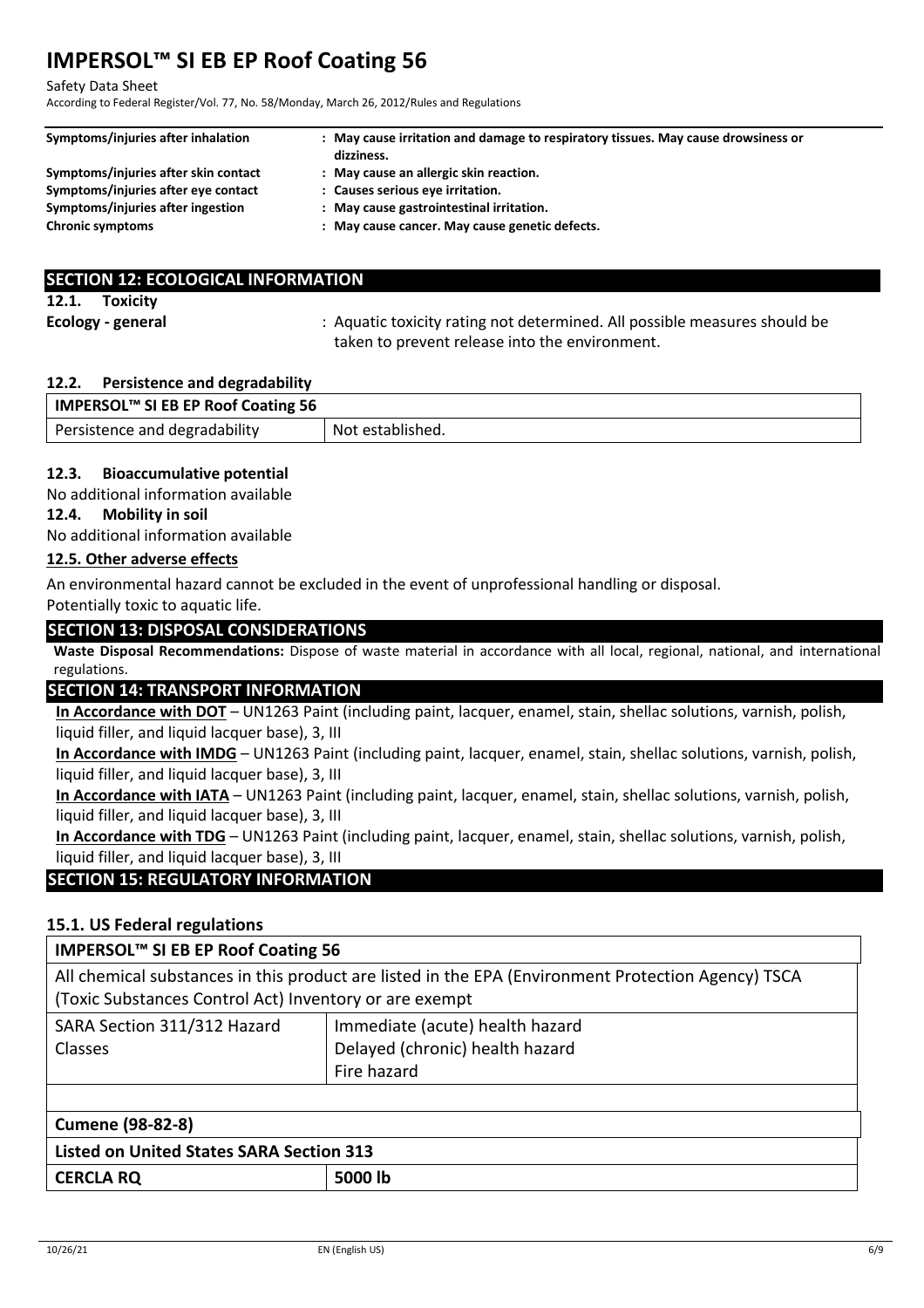### Safety Data Sheet

According to Federal Register/Vol. 77, No. 58/Monday, March 26, 2012/Rules and Regulations

| Benzene, 1,2,4-trimethyl- (95-63-6)      |  |
|------------------------------------------|--|
| Listed on United States SARA Section 313 |  |
|                                          |  |
| .<br>$\cdot$ $\cdot$                     |  |

| Xylenes (o-, m-, p- isomers) (1330-20-7)        |        |  |
|-------------------------------------------------|--------|--|
| <b>Listed on United States SARA Section 313</b> |        |  |
| <b>CERCLA RQ</b>                                | 100 lb |  |

# **15.2. International regulations No additional information available**

# **15.3. US State regulations**

California Proposition 65

WARNING: This product contains, or may contain, trace quantities of a substance(s) known to the state of California to cause cancer and/or reproductive toxicity

| <b>Cumene (98-82-8)</b> |                     |                     |                        |                   |
|-------------------------|---------------------|---------------------|------------------------|-------------------|
| U.S. - California -     | U.S. - California - | U.S. - California - | U.S. - California -    | No significance   |
| Proposition 65 -        | Proposition 65 -    | Proposition 65 -    | Proposition 65 -       | risk level (NSRL) |
| Carcinogens List        | Developmental       | Reproductive        | Reproductive           |                   |
|                         | Toxicity            | Toxicity - Female   | <b>Toxicity - Male</b> |                   |
| Yes                     | No                  | No                  | No                     | NА                |

| Silica: Crystalline, quartz (14808-60-7) |                     |                     |                        |                   |
|------------------------------------------|---------------------|---------------------|------------------------|-------------------|
| U.S. - California -                      | U.S. - California - | U.S. - California - | U.S. - California -    | No significance   |
| Proposition 65 -                         | Proposition 65 -    | Proposition 65 -    | Proposition 65 -       | risk level (NSRL) |
| Carcinogens List                         | Developmental       | Reproductive        | Reproductive           |                   |
|                                          | Toxicity            | Toxicity - Female   | <b>Toxicity - Male</b> |                   |
| Yes                                      | No                  | No                  | No                     | <b>NA</b>         |

| Nickel oxide (1313-99-1) |                     |                     |                        |                   |
|--------------------------|---------------------|---------------------|------------------------|-------------------|
| U.S. - California -      | U.S. - California - | U.S. - California - | U.S. - California -    | No significance   |
| Proposition 65 -         | Proposition 65 -    | Proposition 65 -    | Proposition 65 -       | risk level (NSRL) |
| Carcinogens List         | Developmental       | Reproductive        | Reproductive           |                   |
|                          | Toxicity            | Toxicity - Female   | <b>Toxicity - Male</b> |                   |
| Yes                      | No.                 | No                  | No                     | <b>NA</b>         |

| Titanium dioxide (13463-67-7) |                     |                     |                        |                   |
|-------------------------------|---------------------|---------------------|------------------------|-------------------|
| U.S. - California -           | U.S. - California - | U.S. - California - | U.S. - California -    | No significance   |
| Proposition 65 -              | Proposition 65 -    | Proposition 65 -    | Proposition 65 -       | risk level (NSRL) |
| Carcinogens List              | Developmental       | Reproductive        | Reproductive           |                   |
|                               | Toxicity            | Toxicity - Female   | <b>Toxicity - Male</b> |                   |
| Yes                           | No                  | No                  | No                     | NА                |
| Nonane (111-84-2)             |                     |                     |                        |                   |

# **Nonane (111-84-2)**

U.S. - New Jersey - Right to Know Hazardous Substance List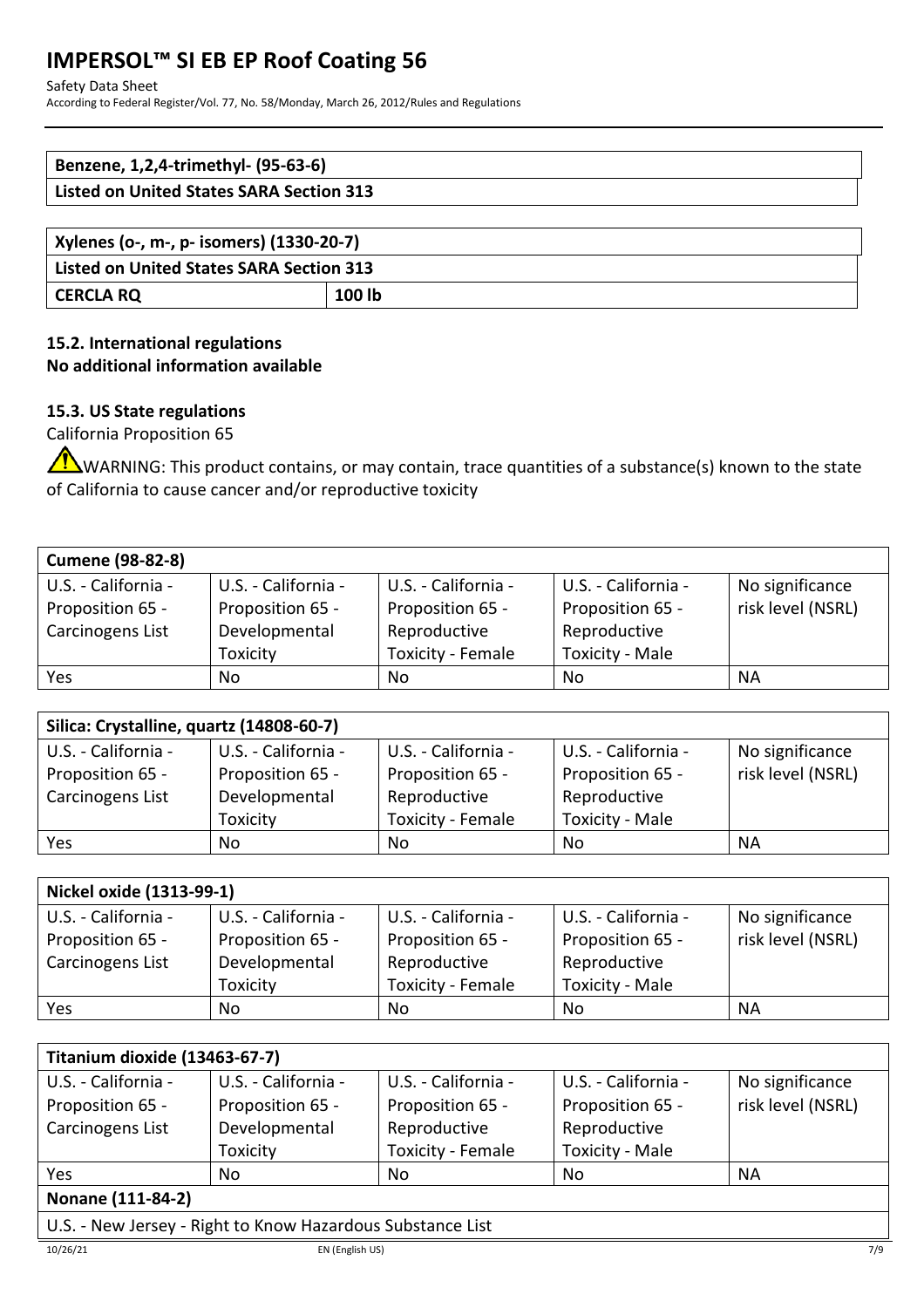#### Safety Data Sheet

According to Federal Register/Vol. 77, No. 58/Monday, March 26, 2012/Rules and Regulations

## **Titanium dioxide (13463-67-7)**

- U.S. Massachusetts Right To Know List
- U.S. Pennsylvania RTK (Right to Know) List

# **Cumene (98-82-8)**

- U.S. Massachusetts Right To Know List
- U.S. New Jersey Right to Know Hazardous Substance List
- U.S. Pennsylvania RTK (Right to Know) Environmental Hazard List

# **Silica: Crystalline, quartz (14808-60-7)**

- U.S. New Jersey Right to Know Hazardous Substance List
- U.S. Pennsylvania RTK (Right to Know) List
- U.S. Massachusetts Right To Know List

## **Nickel oxide (1313-99-1)**

- U.S. Massachusetts Right To Know List
- U.S. New Jersey Right to Know Hazardous Substance List
- U.S. Pennsylvania RTK (Right to Know) Environmental Hazard List

## **Titanium dioxide (13463-67-7)**

- U.S. Massachusetts Right To Know List
- U.S. New Jersey Right to Know Hazardous Substance List
- U.S. Pennsylvania RTK (Right to Know) List

# **Silica, amorphous, precipitated and gel (112926-00-8)**

- U.S. New Jersey Right to Know Hazardous Substance List
- U.S. Pennsylvania RTK (Right to Know) List
- U.S. Massachusetts Right To Know List

## **Benzene, 1,2,4-trimethyl- (95-63-6)**

- U.S. New Jersey Right to Know Hazardous Substance List
- U.S. Massachusetts Right To Know List
- U.S. Pennsylvania RTK (Right to Know) Environmental Hazard List

## **Xylenes (o-, m-, p- isomers) (1330-20-7)**

- U.S. Massachusetts Right To Know List
- U.S. New Jersey Right to Know Hazardous Substance List

U.S. - Pennsylvania - RTK (Right to Know) - Environmental Hazard List

| SECTION 16: OTHER INFORMATION, INCLUDING DATE OF PREPARATION OR LAST REVISION |  |
|-------------------------------------------------------------------------------|--|
|                                                                               |  |

**Revision date :** 10/26/21

**Other Information :** This document has been prepared in accordance with the SDS requirements of the OSHA Hazard Communication Standard 29 CFR 1910.1200.